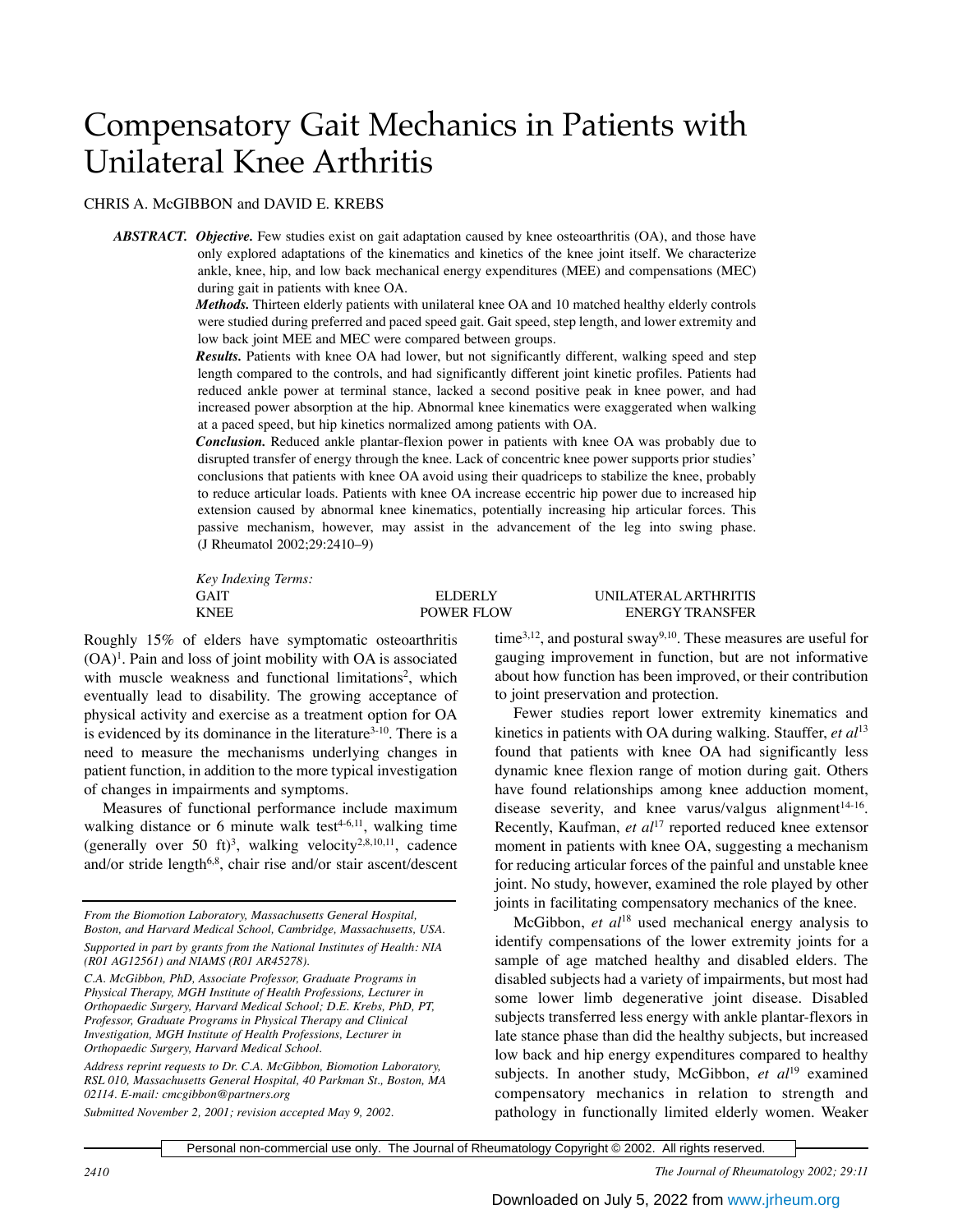subjects expended less ankle and knee energy and more hip and back energy than stronger subjects. However, inverse correlations between ankle energy expenditure and hip and back energy expenditure for subjects with musculoskeletal impairments were independent of strength.

These studies suggest a potentially valuable means of examining the compensatory mechanics of patients with knee OA. Further, this approach may be very useful for understanding how locomotor function improves following intervention<sup>20</sup>.

We examined lower extremity mechanical energy transfers and compensations using methods as described18, but for patients having unilateral knee OA compared with age matched healthy elders. We hypothesized that: (1) consistent with their disability status, elders with knee OA would have lower ankle and knee mechanical energy expenditure (MEE)18, and greater hip and low back MEE, than age matched healthy subjects; and (2) consistent with their primary pathology, elders with knee OA would compensate by reducing knee MEE to a greater extent than age matched healthy subjects, resulting in a higher mechanical energy compensation (MEC)<sup>18</sup> coefficient.

## **MATERIALS AND METHODS**

Thirteen elderly patients (11 women, 2 men) with diagnosed unilateral knee OA participated in the study. Patients ranged in age from 50 to 83 years old, with mean age of 72.9 years  $(\pm 8.9 \text{ yrs})$ . Subjects were recruited through outpatient physical therapy services at the Massachusetts General Hospital, Boston, Massachusetts. Inclusion criteria were that patients have diagnosed unilateral knee OA, be 50 years of age or older, and be able to ambulate without the use of walking aids. Subjects with other forms of arthritis (rheumatoid, septic, etc.) and comorbidities such as balance or other neurological impairment or cardiopulmonary or respiratory diseases were excluded. Four of the 13 subjects had been previously diagnosed with bilateral knee OA, but had undergone unilateral total knee replacement at least one year prior to the study. Knee Society scores for the operated leg were > 85 for all 4 subjects, and thus fit the inclusion of unilateral knee OA. Ten healthy elders (6 women, 4 men) also participated in the study. Healthy subjects ranged in age between 68 and 83 years (mean  $73.3 \pm 4.6$ ) and had no orthopedic or neurological disorders, as determined prior to the study. All subjects were community dwelling, and all signed informed consent prior to gait analysis.

Subjects walked barefoot along a 10 m walkway, first at their preferred walking speed and then at a controlled cadence of 120 steps min<sup>-1</sup> set by a metronome. One or 2 practice trials were allowed prior to data collection. Gait data were captured using a 4 camera Selspot II optoelectric light emitting diode (LED) tracking system (Selective Electronics, Partille, Sweden) and 2 Kistler piezoelectric force platforms (Kistler Instruments, Winterthur, Switzerland). Arrays of LED were placed on the midsections of 11 body segments (feet, shanks, thighs, pelvis, trunk, arms, and head), enabling globally referenced 6 degree-of-freedom motion (6 DOF) to be captured for each body segment. Details of the gait analysis protocol are published $2^{1,22}$ .

Subjects' anatomical data were then used to transform the global 6 DOF kinematics into 6 DOF body segment kinematics<sup>23</sup>. Body segment mass, center of mass, and mass moment of inertia were computed from regression equations using subject-specific anatomical measurements $24,25$ . Segment angular and linear velocities and accelerations were computed by numerical differentiation of segment position data, and used with segment massinertial data to compute the net joint torques based on the Newtonian inverse dynamic approach<sup>26</sup>.

Force plate data are critical for calculating the lower extremity torques required for the mechanical energy analysis. Thus a constraint was placed on all subjects' gait trials for inclusion in the study. First, subjects had to strike one or both force plates cleanly with the entire foot. If any portion of the foot (heel or toe) was not in contact with the force plate, or questionably so, the trial was discarded. Second, if the subject's contralateral foot came in contact with the same force plate of the ipsilateral side, the trial was discarded. All 10 subjects had at least one usable gait trial for both preferred speed and paced speed gait. However, 10 of the 13 OA subjects had only preferred speed gait trials, and 9 of the 13 subjects only had usable data for the paced speed trials. The majority of subjects' data were averaged over 2 or 3 repeated trials.

The mechanical energy approach used was originally described by Aleshinsky27-31, and we have described the analysis technique in detail<sup>18,19,32</sup>. Briefly, mechanical power was computed at the proximal and distal end of each body segment, and then combined to arrive at net joint powers for each joint. The signs and relative magnitudes of the segmental and net joint powers determine the "mode" of energy transfer: proximal transfer, distal transfer, or no transfer, with each having concentric or eccentric conditions. Each mode represents a unique form of MEE. Further, calculating the ratio of the net joint work to the total absolute energy at the joint gives the MEC at the joint. The MEC represents the degree of muscular compensation and has values between 0 and 1, where the extreme value 0 means the joint dynamics, nominally from the surrounding joints' muscles, are totally "uncompensated," i.e., no energy is transferred from one segment to another requiring the joint muscles to generate/absorb all energy added to/removed from the adjoining segments (no-transfer condition). The extreme value 1 means muscles spanning the joint are "totally compensated," i.e., all energy entering one segment is delivered from an adjoining segment, requiring no muscle assistance (transfer condition).

Joint MEE variables were reduced to 3 transfer conditions as previously described<sup>18</sup>: concentric energy transfer,  $MEE_{(+)}$ ; eccentric energy transfer,  $MEE_{(+)}$ ; and no energy transfer,  $MEE_{(0)}$ . MEC were calculated separately for concentric energy transfer,  $MEC_{(+)}$  and eccentric energy transfer,  $MEC_{\text{c}}$ . Note that MEC is always zero for no-transfer intervals, because by definition there is no compensation.

Multivariate analysis of variance (Wilk's Λ) were used to assess between-groups differences in  $MEE_{(+)}, MEE_{(-)}$  and  $MEE_{(0)},$  and  $MEC_{(+)}$  and  $MEC_{\text{c}}$ , for ankle, knee, hip, and low back. Height normalized gait velocity (calculated from averaging the forward velocity of the whole body center of gravity during stance phase and dividing by height) was used as a covariate for each multivariate test. Step length was also acquired. Due to the small sample size and large number of comparisons, and the conservative nature of Wilk's Λ, the α level for the multivariate Wilk's Λ was set 0.10. Univariate statistics for individual comparisons were further investigated using a Bonferonni  $\alpha$  correction ( $\alpha = 0.10/3 = 0.033$  for MEE and  $\alpha$  $= 0.10/2 = 0.05$  for MEC). We relaxed the interpretation of any nonsignificant Wilk's Λ tests when it was clear that a significant univariate test was outweighed by nonsignificant tests. All statistical analyses were performed using SPSS for Windows (v. 8.0; SPSS Inc., Chicago, IL, USA).

#### **RESULTS**

Figure 1 shows knee and hip flexion profiles for a representative healthy subject and patient with knee OA. In addition, 3 dimensional android figures representing the actual subjects are shown above the plots. Clearly, the patient with OA fully extends the knee in mid-to-late stance, flexes the knee less in swing phase, and flexes and extends the hip more than the healthy subject. The ground reaction force line of action (arrow) suggests, in this patient with OA, greater hip torque in combination with higher rate of change of hip flexion/extension results in an increase in hip power. Reduced knee torque and diminished knee flexion velocity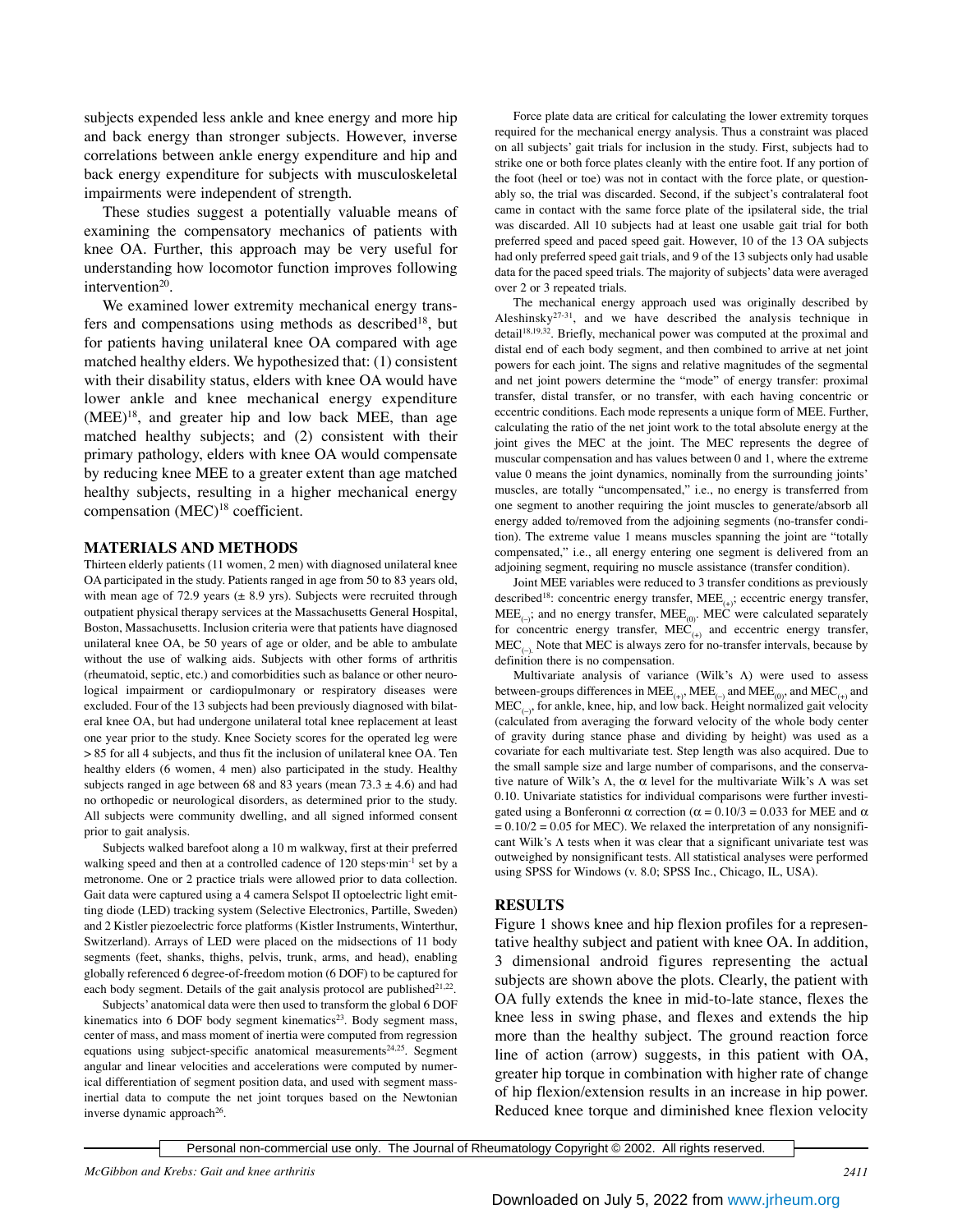

*Figure 1.* Knee and hip flexion/extension angles during gait for a representative healthy elder and elder with knee OA. The figures represent each subject's measured body posture near the end of stance phase of gait. The arrow represents the line of action of the ground force.

(due to locking the knee at full extension) results in lower knee torque.

Figure 2 summarizes ankle, knee, and hip power across all subjects in each group, during the stance phase of preferred speed gait. The obvious differences between

healthy and OA subjects are decreased magnitude of the peak positive ankle power in late stance, lack of the second positive peak in knee power, and increased magnitude of the peak negative hip power in mid-stance (Figure 2 a, b, and c, respectively) for OA subjects. Ankle and hip energy expenditures were significantly different between healthy and OA subjects for preferred gait (Table 2). When controlling for gait speed, OA subjects transferred less concentric ankle energy to the foot ( $p = 0.018$ ), and absorbed more eccentric hip energy transferred proximally from the thigh into the pelvis ( $p = 0.038$ ) and away from the pelvis ( $p = 0.012$ ). Differences in knee energy expenditure between healthy and knee OA subjects were not significant either before or after controlling for gait velocity. There were no significant differences in low back energy expended by healthy and OA subjects.

Figures 3 a, b, and c show ankle, knee, and hip power, respectively, across all subjects in each group, during the stance phase of paced speed gait. As with preferred speed gait, OA subjects had lower peak positive ankle energy (Figure 3a), and no second peak in positive knee power (Figure 3b). The hip power profiles, however, were very similar for healthy and OA groups during paced gait (Figure 3c). Ankle and low back energy expenditures were significantly different between healthy and OA subjects for paced gait (Table 3). When controlling for gait speed, OA subjects transferred less concentric ankle energy to the foot ( $p =$ 0.026) and absorbed more eccentric low back energy transferred proximally from the pelvis into the trunk ( $p = 0.022$ ). Patients with OA expended less concentric energy at the knee ( $p = 0.031$ ), but this difference became nonsignificant when controlling for gait velocity. There were no significant differences in hip energy expended by healthy and OA subjects.

Compensation coefficients (Figures 4 and 5) indicate that OA patients compensated more knee  $(p = 0.015)$  and low back ( $p = 0.020$ ) muscle energy compared to the healthy subjects during paced gait. Comparison of compensation coefficients for other joints were nonsignificant.

Comparison of the healthy and OA groups' demographics (Table 1) showed no significant difference in age ( $p =$ 0.772), height ( $p = 0.550$ ), or weight ( $p = 0.137$ ). Although OA subjects' preferred gait speed  $(1.03 \pm 0.26 \text{ m/s})$  was slower than for healthy subjects  $(1.19 \pm 0.22 \text{ m/s})$ , the difference was not statistically significant ( $p = 0.152$ ). When paced at 120 steps per minute, however, the healthy subjects walked significantly faster than the patients with  $OA (p =$ 0.017). The healthy elders were able to increase their gait speed  $(1.27 \pm 0.17 \text{ m/s})$  to match the faster pace; however, the OA subjects were unable or unwilling to increase their speed  $(1.02 \pm 0.25 \text{ m/s})$ , and their average speed actually decreased by a small, insignificant margin.

A similar trend was noted for step length. During preferred gait speed, there was no significant difference  $(p =$ 

Personal non-commercial use only. The Journal of Rheumatology Copyright © 2002. All rights reserved.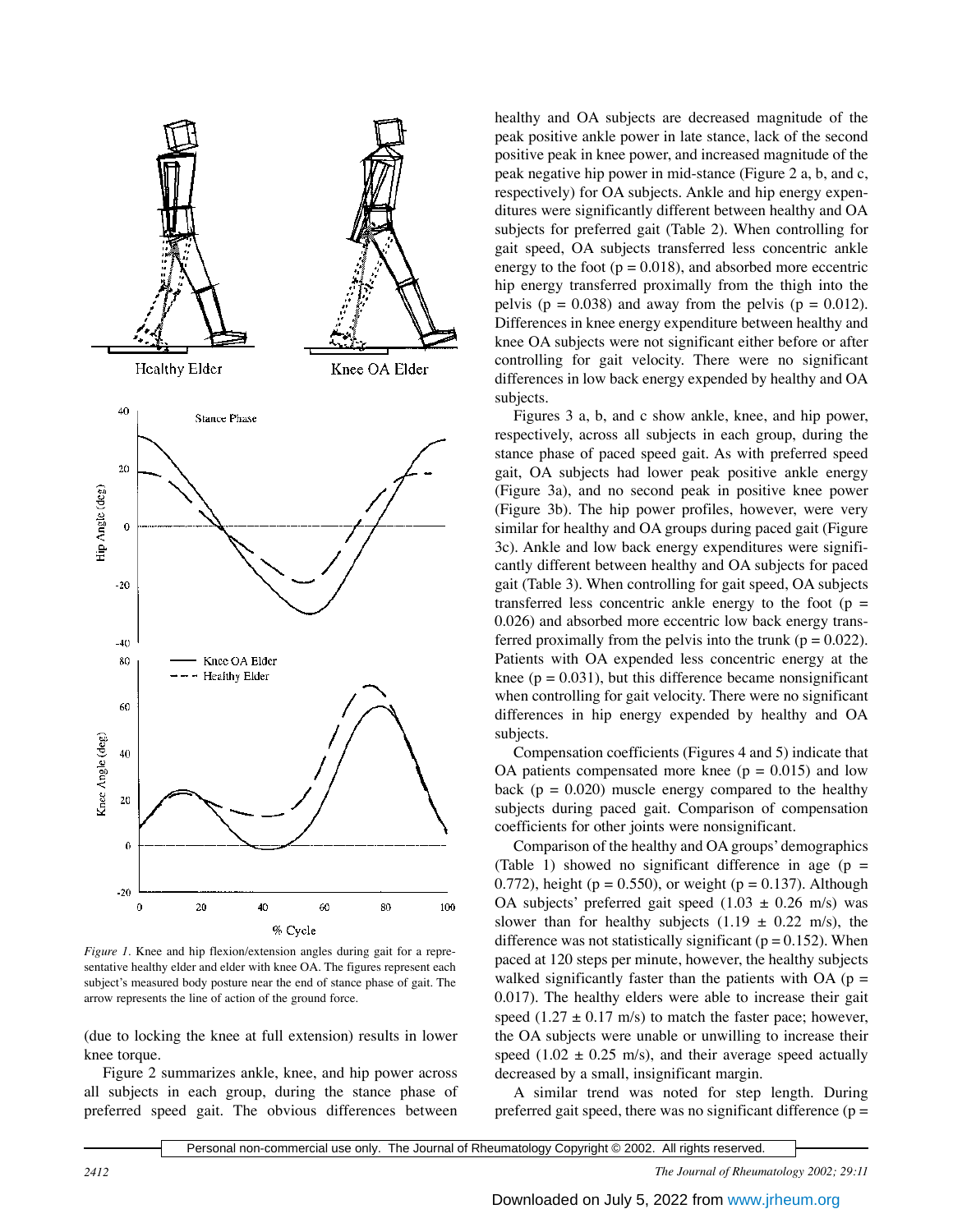

*Figure 2.* Ankle (a), knee (b), and hip (c) power flow during preferred speed gait, averaged for healthy elders and for elders with knee OA (standard deviations not shown for clarity). Shaded bars indicate the energy transfer conditions (light gray = concentric, dark gray = eccentric, black = no transfer) and arrows indicate the direction of energy transfer (up arrow = proximal, down arrow = distal, outward double arrow = concentric no-transfer, inward double arrow = eccentric no-transfer).

0.142) in step length between healthy elders  $(0.62 \pm 0.10 \text{ m})$ and elders with knee OA ( $0.55 \pm 0.09$  m). However, during paced gait, healthy elders increased their step length  $(0.63 \pm 1)$ 0.08 m), while the OA subjects decreased their step length  $(0.53 \pm 0.12 \text{ m})$ , the resulting group difference being significant ( $p = 0.03$ ). Because of these differences in gait speed and step length, and their close association, all betweengroups comparisons of MEE above were controlled for gait speed.

Finally, to ensure the OA patients with a unilateral knee replacement were not different from other OA patients without knee replacement, all variables (gait speed, step length, and all mechanical energy measures) were compared between those 2 subgroups of the OA group. No statistically significant difference was found for any variable. Because the age range of OA patients was greater than that of healthy subjects, a similar analysis was run comparing older and younger OA patients (mean cutoff). Again, no significant difference in any variable was found between older and younger patients with OA. Small sample sizes for these subgroups tests, however, are not generalizable due to the likelihood of type II errors.

### **DISCUSSION**

Despite the overwhelming evidence that various therapeutic interventions can improve the symptoms of OA, there are relatively few reports that directly measure functional benefits, in part because most investigators are content to indirectly measure function with questionnaires. That some reports find modest functional improvements following  $intervention^{2,5,6,8}$ , but others report no significant improvements in whole body function<sup>10,33</sup>, may be due, in part, to insensitivity of questionnaires and timed gait variables, or because strengthening and isometric exercises do not neces-

|  |  | Table 1. Subject characteristics. |
|--|--|-----------------------------------|
|--|--|-----------------------------------|

|                       | Group                 |                       |  |  |
|-----------------------|-----------------------|-----------------------|--|--|
|                       | <b>Healthy Elders</b> | Knee Arthritis Elders |  |  |
| Age, yrs, mean (SD)   | 73.72 (4.63)          | 72.80 (8.92)          |  |  |
| Height, m, mean (SD)  | 1.67(0.11)            | 1.65(0.10)            |  |  |
| Weight, kg, mean (SD) | 72.74 (8.57)          | 81.78 (16.69)         |  |  |
| Sex, n                |                       |                       |  |  |
| Male                  | 4                     | 2                     |  |  |
| Female                | 6                     | 11                    |  |  |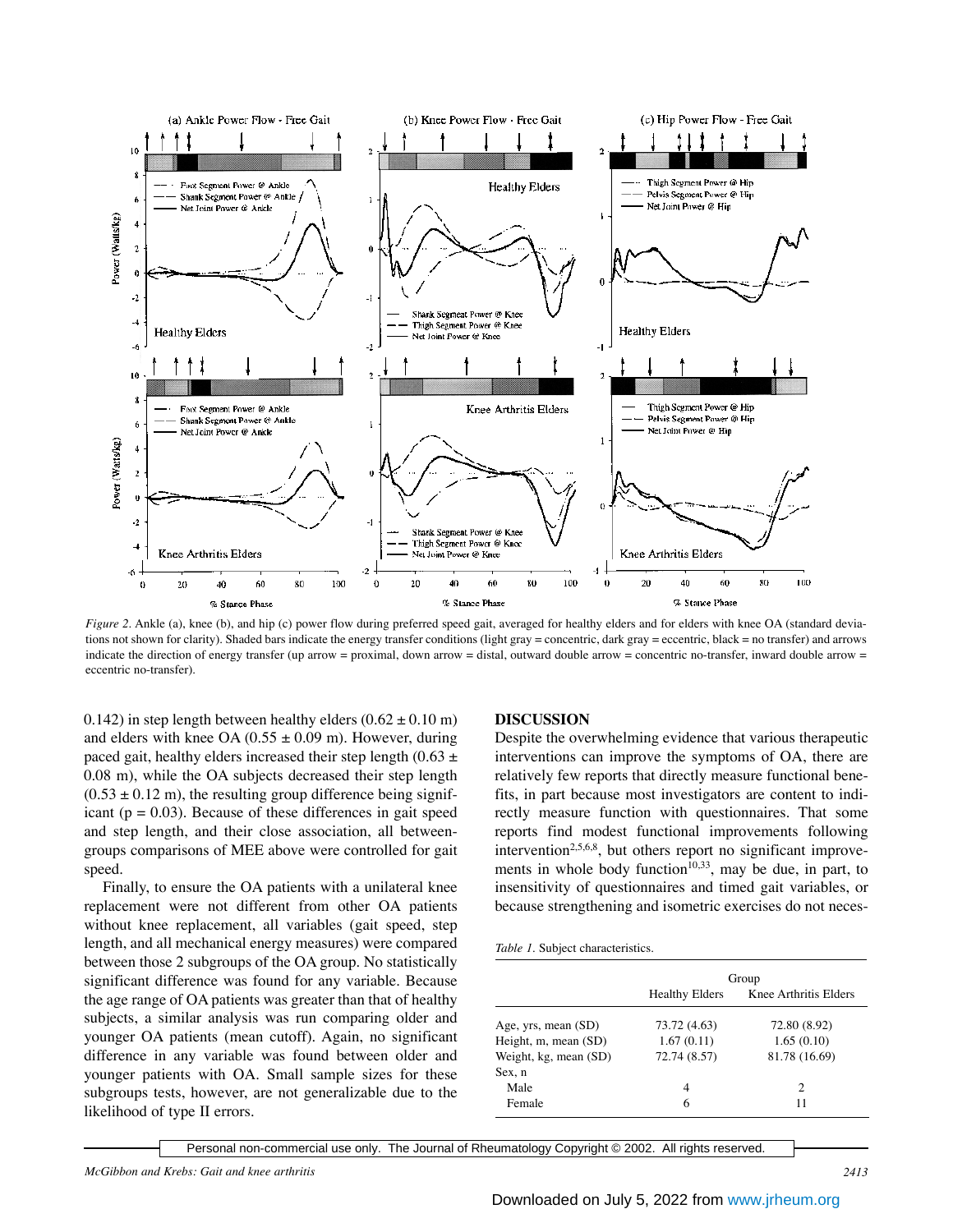*Table 2.* Preferred speed gait mechanical energy expenditures (MEE) at the ankle, knee, hip, and low back joints for the 3 energy transfer conditions (concentric, eccentric, and no-transfer). Means, standard deviations (SD) and adjusted means (for covariate) are presented for healthy elderly and disabled elderly groups. Between-groups statistics are the multivariate (Wilk's λ) p values followed by univariate p values for each joint, each consisting of the main effect (no covariate) adjusted main effect (with covariate), and corresponding covariate regression. Mechanical energy units are expressed in Joules percent body mass.

| <b>Energy Transfer</b><br>Condition |               | Healthy Elders <sup>†</sup> ,<br>$n = 10$ |               | Knee Arthritis Elders,<br>$n = 10$ |                         | Multivariate/ Univariate    |                          |  |
|-------------------------------------|---------------|-------------------------------------------|---------------|------------------------------------|-------------------------|-----------------------------|--------------------------|--|
| $(100*$ Joules/kg)                  | Mean $(SD)$   | Adjusted Mean*                            | Mean $(SD)$   | Adjusted Mean *                    | Effect,<br>No Covariate | p<br>Effect<br>w/ Covariate | Co-variate<br>Regression |  |
| Ankle MEE                           |               |                                           |               |                                    | 0.052                   | 0.086                       | 0.019                    |  |
| Concentric                          | 38.14 (15.62) | 36.70                                     | 21.99 (5.98)  | 23.43                              | 0.007                   | 0.018                       | 0.024                    |  |
| Eccentric                           | 11.06(5.82)   | 11.21                                     | 9.74(3.68)    | 9.58                               | 0.551                   | 0.493                       | 0.217                    |  |
| No Transfer                         | 1.94(2.49)    | 2.02                                      | 1.24(1.58)    | 1.16                               | 0.460                   | 0.397                       | 0.157                    |  |
| Knee MEE                            |               |                                           |               |                                    | 0.519                   | 0.535                       | 0.002                    |  |
| Concentric                          | 8.64(3.57)    | 8.12                                      | 6.73(5.01)    | 7.25                               | 0.341                   | 0.647                       | 0.063                    |  |
| Eccentric                           | 5.52(3.48)    | 5.02                                      | 6.63(3.36)    | 7.13                               | 0.478                   | 0.143                       | 0.017                    |  |
| No Transfer                         | 13.22 (7.00)  | 12.01                                     | 11.34(6.52)   | 12.55                              | 0.542                   | 0.828                       | 0.002                    |  |
| <b>Hip MEE</b>                      |               |                                           |               |                                    | 0.279                   | 0.070                       | 0.032                    |  |
| Concentric                          | 8.90(4.66)    | 8.71                                      | 7.66(6.26)    | 7.85                               | 0.621                   | 0.748                       | 0.599                    |  |
| Eccentric                           | 2.29(2.41)    | 1.91                                      | 7.69(7.95)    | 8.07                               | 0.055                   | 0.038                       | 0.332                    |  |
| No Transfer                         | 11.76(6.58)   | 10.04                                     | 18.02 (11.93) | 19.74                              | 0.163                   | 0.012                       | 0.002                    |  |
| <b>Back MEE</b>                     |               |                                           |               |                                    | 0.512                   | 0.580                       | 0.879                    |  |
| Concentric                          | 0.50(0.63)    | 0.53                                      | 0.56(0.39)    | 0.53                               | 0.801                   | 0.993                       | 0.406                    |  |
| Eccentric                           | 0.37(0.42)    | 0.37                                      | 0.70(0.52)    | 0.70                               | 0.129                   | 0.159                       | 0.959                    |  |
| No Transfer                         | 0.91(0.96)    | 0.93                                      | 1.23(1.68)    | 1.21                               | 0.609                   | 0.676                       | 0.824                    |  |

\* Adjusted means and effect evaluated for gait velocity/height covariance  $(0.67 \text{ s}^{-1})$ .

† Healthy subjects data are from McGibbon, *et al*18.

sarily translate into improved locomotor function<sup>20,22,34</sup>. Subtle yet important changes in gait function may not be identifiable, nor satisfactorily understood, without examining the mechanistic source of such changes: studies suggest kinetic analyses (joint power and mechanical energy transfer in particular) of functional movements can provide this level of detail. Several studies have examined gait kinematic and kinetic variables in OA, most examining only the knee13-17,35,36. One exception is a study by Weidenhielm, *et al*<sup>35</sup> that reported higher contralateral hip moments in patients with unilateral knee OA compared to healthy controls, which could be corrected through surgical intervention of the involved knee. Unfortunately, however, few conclusive data are available to make nonsurgical treatment recommendations to improve gait function in patients with OA.

Our goal was to characterize gait function in patients with unilateral knee OA by examining the whole kinematic chain  $-$  from the foot to the trunk  $-$  during the loadbearing (stance phase) portion of gait. Current disability concepts $37-39$  support the notion that gaining a better understanding of whole-body functional limitations, and how they are influenced by impairments, is more useful in designing therapeutic interventions than concentrating on eliminating the impairment only. To better ameliorate gait function, one must consider how the entire system is affected. Understanding gait compensations for knee OA may provide arthritis clinicians and scientists with useful data for designing functional training interventions. For example, as we show, the limited dynamic mobility of the knee during the stance phase may require compensation at other lower limb joints; a clinical intervention to not only strengthen the knee but to alleviate the compensatory kinetics might be effective for people with knee OA. An obvious example of the latter is a limp developed to avoid loading a painful knee: once the knee is nonpainful, and surrounding muscles stronger, gait training to more normally load the knee — and thus relieve the surrounding and contralateral joints from excessive stress — should be therapeutic.

Analyzing the causes and effects of interrelated movements of several body segments and joints, however, can be an onerous data analysis task. We simplified the burden associated with analysis of kinematic (displacement and velocity) and kinetic (force and torque) data of 4 joints by examining the combination of these quantities (power and energy). The mechanical power/energy methods used here can identify compensations in disabled elders' gait<sup>18,19</sup>, and provide a systematic approach to evaluating *how* function is improved following intervention<sup>20</sup>. In this report, we concentrate on characterizing the mechanical compensations present in patients with unilateral knee OA.

Several characteristics of the patients studied here are similar to those of disabled elders we have previously studied $18,19$ . Other characteristics, however, appear to differentiate patients with OA from a broader category of elders with functional limitations.

Personal non-commercial use only. The Journal of Rheumatology Copyright © 2002. All rights reserved.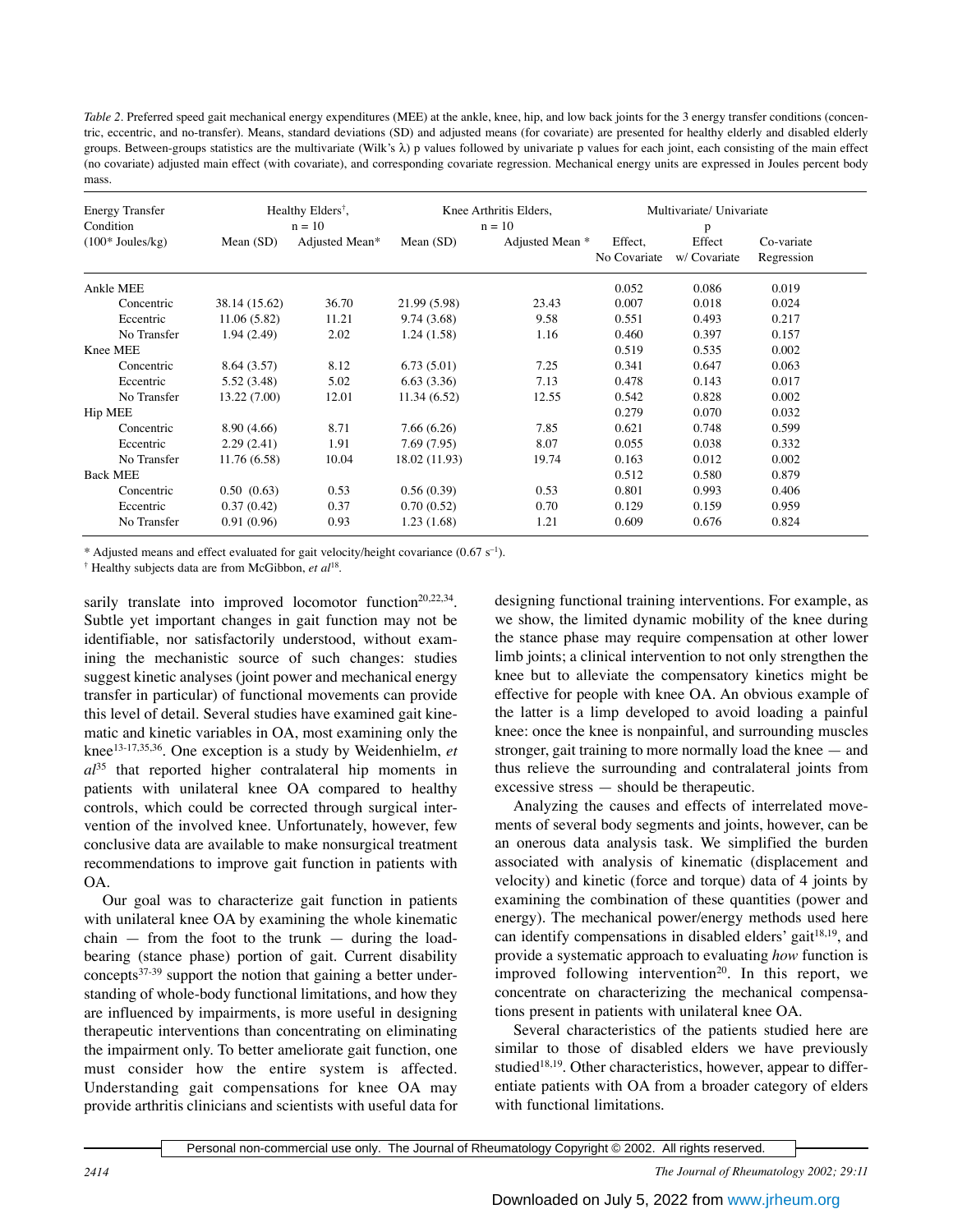

*Figure 3.* Ankle (a), knee (b), and hip (c) power flow during paced speed gait, averaged for healthy elders and for elders with knee OA (standard deviations not shown for clarity). Shaded bars indicate the energy transfer conditions (light gray = concentric, dark gray = eccentric, black = no transfer) and arrows indicate the direction of energy transfer (up arrow = proximal, down arrow = distal, outward double arrow = concentric no-transfer, inward double arrow = eccentric no-transfer).

Diminished ankle power at push-off (late stance phase) is one characteristic that appears to be a generalized characteristic of disablement, and perhaps of aging alone. Both Judge, *et al*<sup>40</sup> and Winter, *et al*<sup>41</sup> reported diminished ankle power in healthy elders compared to healthy young adults; however, Judge, *et al*<sup>40</sup> reported this difference could be explained by differences in step length. In a prior study<sup>21</sup>, we reported no significant difference in ankle push-off power between healthy young and elderly females, but did find a significant difference between the healthy elderly women and functionally limited elderly women. We then compared healthy elderly men and women to a sex, age, height, and weight matched sample of frail elders with a combination of impairments (including arthritis but not limited to lower extremity impairments)<sup>18</sup>. Concentric ankle MEE in late stance was significantly lower for the disabled elders during both preferred speed and paced speed gait, but could be explained by differences in gait speed $18$ .

In this study, we found that differences in concentric ankle MEE between healthy subjects $18$  and patients with unilateral knee OA could not be fully explained by differences in gait speed (Tables 2 and 3). Therefore, patients with knee arthritis reduce ankle plantar-flexion push-off power for reasons other than diminished walking speed. This conclusion is strengthened by the fact that the OA patients' gait speed was only significantly less than that of the healthy subjects during paced gait; therefore, despite their primary impairment, the patients with knee OA could walk at a relatively normal speed.

Figures 2b and 3b (knee power during preferred and paced gait, respectively) offer a possible explanation for the reduced ankle push-off power. Prior to push-off, the knee normally undergoes a second positive power peak, as shown for healthy subjects in Figures 2b and 3b. Energy of the thigh at the knee is negative and energy of the shank at the knee is positive, and greater (in absolute terms) than that of the thigh. Thus, energy is transferred distally during this portion of stance phase, and may contribute to the energy that is ultimately delivered to the foot at push-off. Clearly, the OA subjects lacked this second peak (due to locking the knee at or near full extension) and in addition transferred little or no energy distally (due to minimizing knee torque).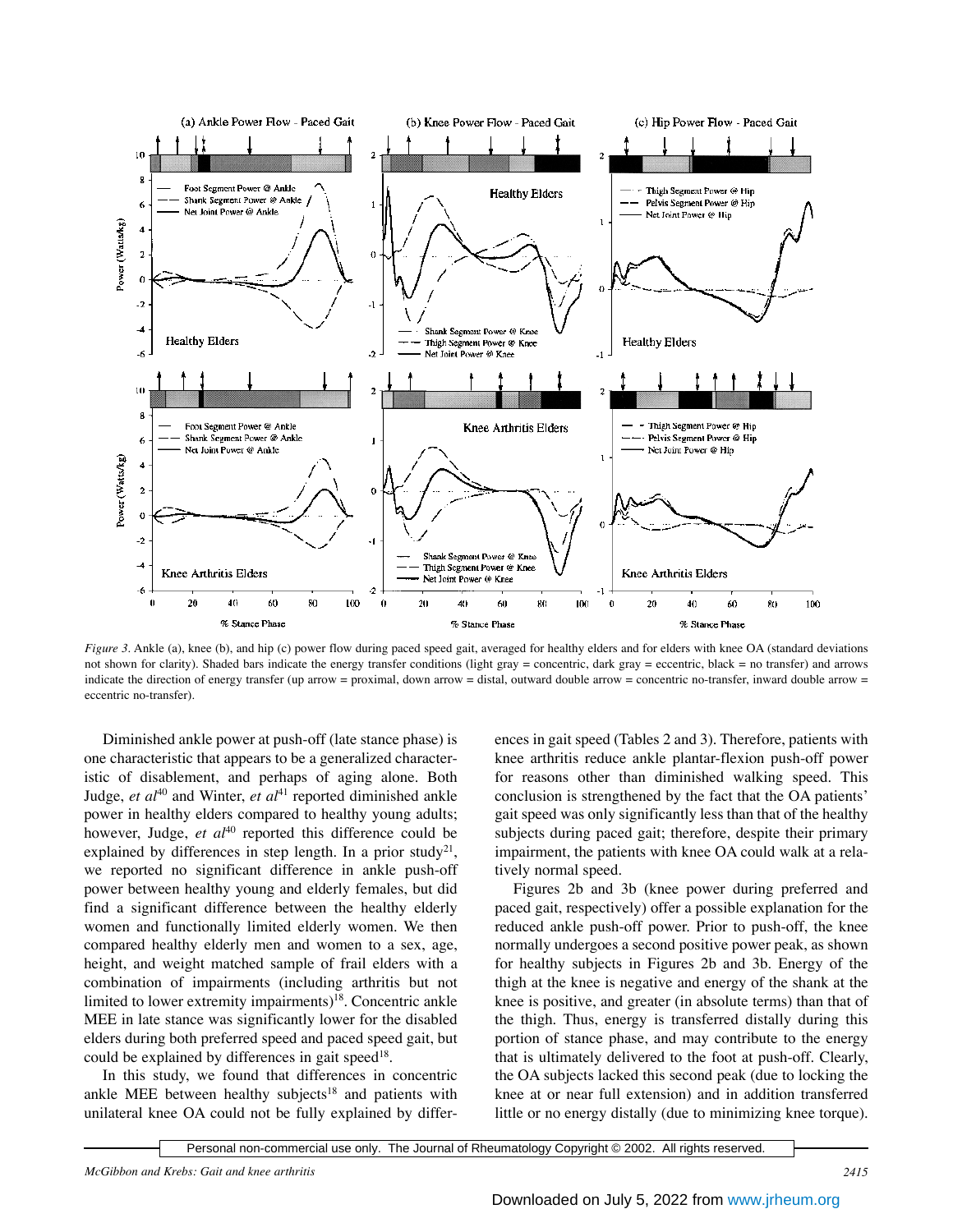*Table 3.* Paced (120 steps·min<sup>-1</sup>) speed gait mechanical energy expenditures (MEE) at the ankle, knee, hip, and low back joints for the 3 energy transfer conditions (concentric, eccentric, and no-transfer). Means, standard deviations (SD), and adjusted means (for covariate) are presented for healthy elderly and disabled elderly groups. Between-groups statistics are the multivariate (Wilk's λ) p values followed by univariate p values for each joint, each consisting of the main effect (no covariate), adjusted main effect (with covariate), and corresponding covariate regression. Mechanical energy units are expressed in Joules percent body mass.

| <b>Energy Transfer</b><br>Condition<br>$(100*$ Joules/kg) | Healthy Elders <sup>†</sup> ,<br>$n = 10$ |                | Knee Arthritis Elders,<br>$n = 9$ |                | Multivariate/ Univariate<br>p |                                       |                          |
|-----------------------------------------------------------|-------------------------------------------|----------------|-----------------------------------|----------------|-------------------------------|---------------------------------------|--------------------------|
|                                                           | Mean $(SD)$                               | Adjusted Mean* | Mean $(SD)$                       | Adjusted Mean* | Effect,                       | Effect<br>No Covariate With Covariate | Co-variate<br>Regression |
| Ankle MEE                                                 |                                           |                |                                   |                | 0.011                         | 0.197                                 | 0.001                    |
| Concentric                                                | 39.41 (12.00)                             | 34.71          | 20.12(6.85)                       | 25.34          | 0.001                         | 0.026                                 | < 0.001                  |
| Eccentric                                                 | 10.19(4.01)                               | 10.07          | 9.36(5.32)                        | 9.50           | 0.704                         | 0.836                                 | 0.871                    |
| No transfer                                               | 1.44(0.97)                                | 1.60           | 1.20(0.94)                        | 1.02           | 0.596                         | 0.292                                 | 0.280                    |
| Knee MEE                                                  |                                           |                |                                   |                | 0.215                         | 0.628                                 | 0.522                    |
| Concentric                                                | 9.48(3.62)                                | 8.97           | 5.71(3.31)                        | 6.27           | 0.031                         | 0.187                                 | 0.362                    |
| Eccentric                                                 | 7.55(5.67)                                | 6.55           | 5.33(2.77)                        | 6.45           | 0.302                         | 0.968                                 | 0.156                    |
| No transfer                                               | 15.05(7.53)                               | 13.88          | 13.12 (7.08)                      | 14.43          | 0.573                         | 0.895                                 | 0.311                    |
| <b>Hip MEE</b>                                            |                                           |                |                                   |                | 0.360                         | 0.375                                 | 0.153                    |
| Concentric                                                | 11.00(5.57)                               | 10.82          | 7.32(6.86)                        | 7.53           | 0.215                         | 0.373                                 | 0.856                    |
| Eccentric                                                 | 1.73(1.51)                                | 2.00           | 4.66(4.45)                        | 4.36           | 0.066                         | 0.224                                 | 0.604                    |
| No transfer                                               | 14.12 (9.91)                              | 11.48          | 15.93 (7.64)                      | 18.87          | 0.665                         | 0.125                                 | 0.050                    |
| <b>Back MEE</b>                                           |                                           |                |                                   |                | 0.225                         | 0.051                                 | 0.236                    |
| Concentric                                                | 0.25(0.18)                                | 0.12           | 1.00(1.35)                        | 1.15           | 0.099                         | 0.070                                 | 0.381                    |
| Eccentric                                                 | 0.36(0.32)                                | 0.18           | 0.87(0.92)                        | 1.07           | 0.121                         | 0.022                                 | 0.076                    |
| No transfer                                               | 1.28(1.09)                                | 1.13           | 1.27(1.61)                        | 1.43           | 0.989                         | 0.705                                 | 0.501                    |

\* Adjusted means and effect evaluated for gait velocity/height covariance  $(0.69 \text{ s}^{-1})$ .

† Healthy subjects data are from McGibbon, *et al*18.

This effect was particularly pronounced during paced gait: concentric knee MEE was significantly lower for OA patients compared to healthy subjects during paced gait (Table 3) despite the nonsignificant MANOVA test for all 3 knee MEE variables (this being an indication of the strength of the null findings for eccentric and no-transfer MEE).

Patients with OA also had significantly higher concentric compensation coefficients at the knee during paced gait compared to healthy subjects (Figure 4). This suggests patients with OA reduce knee motion and agonist muscle contractions (but do not necessarily reduce co-contractions) to limit the loads experienced by the joint. This finding agrees with Kaufman, *et al*<sup>17</sup> and Baliunas, *et al*<sup>36</sup>, who reported reduced knee extensor moments in gait of patients with OA, and is consistent with the association between quadriceps weakness and knee OA<sup>42</sup>. It is unclear, however, if patients with OA in our study had weak quadriceps, or just avoided using them during gait, as we did not directly measure knee muscle strength.

The energy transfer patterns of the hip (Figure 2c) suggest it plays a significant role in compensating for the knee's dysfunction. During preferred speed gait, elders with knee OA expended significantly more eccentric hip energy than healthy subjects (Table 2). Figure 2c shows this excessive energy is absorbed by the hip in mid-stance, extending into late-stance phase. The lack of knee flexion in midstance for the OA patients (Figure 1), coupled with continuing forward progression of the pelvis, results in higher hip extension toward the latter portion of stance (Figure 1), generating higher angular velocities, and thus higher power. The mechanism was used to advance the leg into swing, and therefore may be a stretch reflex of the rectus femoris and other quadriceps muscles. Increased passive hip muscle forces could potentially arise because of this compensatory style, thus increasing the articular cartilage loads at the hip. Although knee locking is much more apparent during paced gait, the hip power profiles during paced gait were similar for healthy and OA groups. This was probably due to OA subjects decreasing step length, thus not requiring as much hip extension in mid-to-late stance phase.

Low back powers for patients with OA were markedly different than those of healthy subjects for paced gait, a difference not apparent for preferred speed gait. OA subjects' low back eccentric MEE was significantly greater than for healthy subjects (Table 3), and OA subjects low back concentric MEC was significantly greater than for healthy subjects (Figure 4). This suggests a difference in proximal segment coordination when OA subjects walked at a paced speed, even though their gait speed did not change appreciably. Considering the magnitudes of low back power, however, the additional power probably has little functional benefit, although the increased trunk motion may be potentially destabilizing. Unfortunately, to our knowledge, there are no other studies that have examined the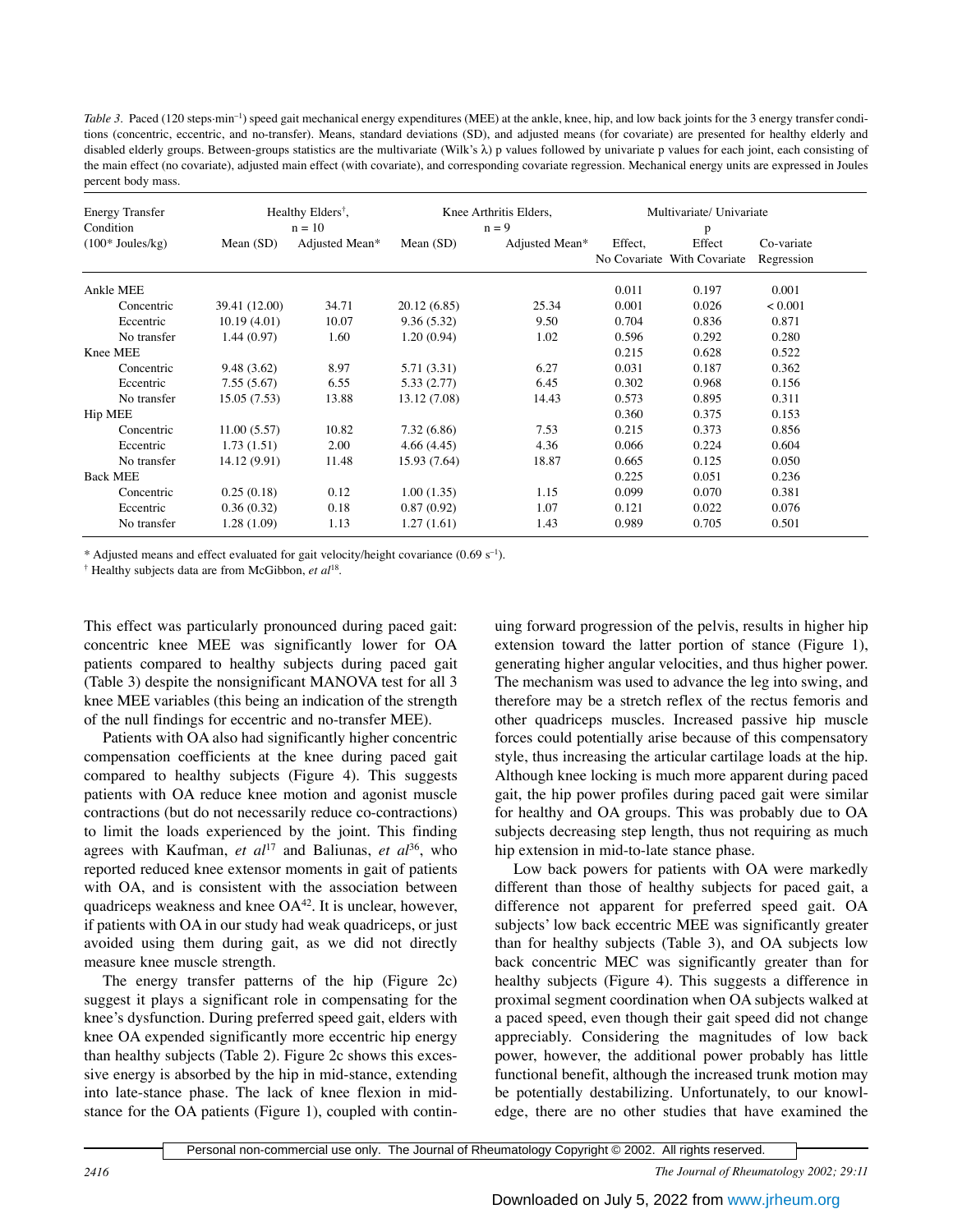

*Figure 4.* Concentric compensation coefficients for ankle, knee, hip, and low back for healthy elders and elders with knee OA during preferred (top) and paced (bottom) gait. Bars represent  $\pm$  1 SD.

mechanical energy of the low back and hips for patients with only OA of the knee, so there are no data available to compare these mechanical power and energy findings.

Our study has several limitations that may reduce the generalizability of the findings. First, the data capture system only allowed a single stride to be captured during any single gait trial. As a result, averaging repeated trials was used to eliminate within-subject variability. Second, we had only a small sample of subjects with a somewhat disproportionate sex distribution. The small sample size may have reduced the statistical power to detect differences in more variables, such as gait speed and step length measures during preferred speed gait. It is unlikely that the sex disproportion had any appreciable effect on the group comparisons; however, it would be recommended to make such comparisons in a larger study. Third, the age range of the patients (50–83 yrs) was somewhat greater than that of the healthy subjects (68–83 yrs). Because the means of the 2



*Figure 5.* Eccentric compensation coefficients for ankle, knee, hip, and low back for healthy elders and elders with knee OA during preferred (top) and paced (bottom) gait. Bars represent  $\pm$  1 SD.

groups were statistically equivalent we expect this had a minimal effect on the group comparisons. Again, we recommend a larger study to test for confounding age effects. Finally, the inclusion of 4 patients with a unilateral knee replacement may be of some concern. Due to the high Knee Society scores these patients achieved on their operated side  $(> 85$ , considered good to excellent<sup>43</sup>), it is likely that patients' "healthy" side behaved similarly to the "healthy" side of the remaining patients without knee replacement. Further, statistical comparison on the operated and nonoperated subjects revealed no statistical differences. The nonsignificant findings of these 2 additional tests (young vs old and operated vs non-operated) simply suggest these sources of variance did not confound the differences between healthy and OA subjects in this study. However, the small number of subjects in these comparisons could result in type II errors, and hence these findings are not generalizable.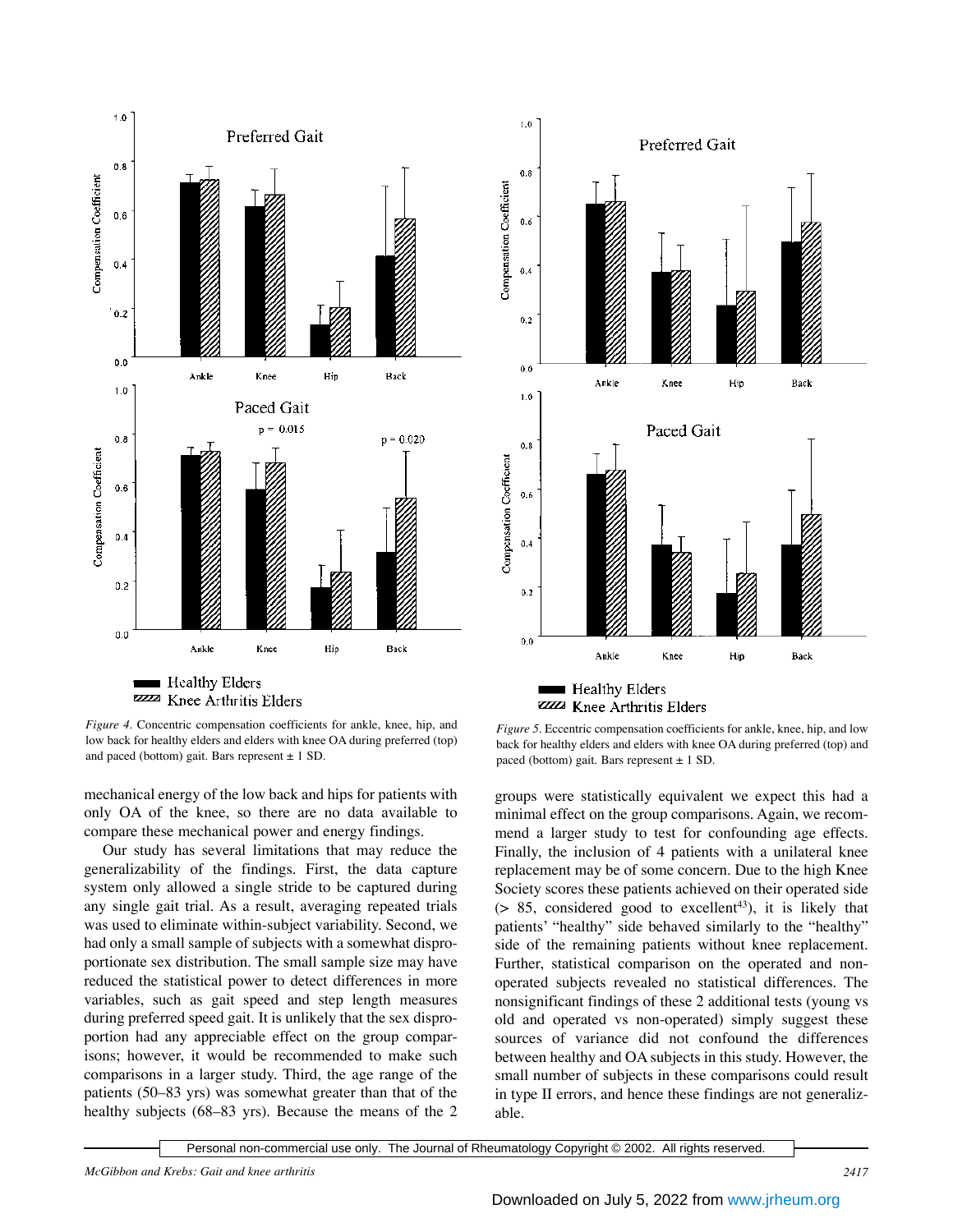Our data suggest that examination of the kinetics of all the joints involved in locomotion (ankle, knee, hip, and low back) may be important for understanding how knee OA affects patient function. We offer the following conclusions: (1) Patients with knee OA have dramatically reduced ankle plantar-flexion power, probably due in part to disrupted transfer of energy across the knee prior to foot push-off and compensation provided by the hip. (2) Lack of concentric knee power in patients with knee OA supports prior conclusions that patients with OA avoid using their quadriceps to stabilize the knee, probably to reduce articular loads. (3) Patients with knee OA increase eccentric hip power due to increased hip extension caused by their abnormal knee kinematics. This passive mechanism may assist in the advancement of the leg into swing phase.

These data may also be important for designing appropriate rehabilitation programs aimed at improving patients' function as well as their symptoms. In this context we make the following recommendations, based on our findings: (1) High eccentric expenditures at the hip may be particularly important to address; tight hip flexors are a common age related impairment, often reducing hip extension in healthy elders<sup>44</sup>. Patients with knee OA may in fact use this impairment to their advantage, but possibly increase hip articular forces and risk destabilizing the pelvis<sup>45</sup>. Therapies such as gait training and strengthening exercise aimed at reducing hip flexion contracture and knee stiffness, and increasing hip, knee, and plantar-flexor muscle concentric strength, might help reduce maladaptive joint kinetics and improve gait function<sup>20</sup>. (2) Although our data suggest that the presence of knee OA alone is sufficient to engender differences in joint kinetics from matched, healthy controls, future studies should consider examining the compensatory characteristics of OA patients in terms of specific impairments and symptoms. Compensations adopted by individuals may vary according to severity of muscle weakness, knee stiffness, and hip flexion contracture. It may well be that varus or valgus deformity, or ligamentous laxity or stiffness, have idiosyncratic effects upon the particular compensation  $chosen<sup>16</sup>$ . This would allow functional and strength training programs to be better tailored to meet the needs of the individual.

#### **ACKNOWLEDGMENT**

The authors thank Donna M. Scarborough, MS, PT, for assistance with data collection.

#### **REFERENCES**

- 1. Lane NE, Thompson JM. Management of osteoarthritis in the primary-care setting: an evidence-based approach to treatment. Am J Med 1997;103:25S-30S.
- 2. Schank JA, Herdman SJ, Bloyer RG. Physical therapy in the multidisciplinary assessment and management of osteoarthritis. Clin Ther 1986;9 Suppl B:14-23.
- 3. Fisher NM, Gresham GE, Abrams M, Hicks J, Horrigan D, Pendergast DR. Quantitative effects of physical therapy on

muscular and functional performance in subjects with osteoarthritis of the knees. Arch Phys Med Rehabil 1993;74:840-7.

- 4. Deyle GD, Henderson NE, Matekel RL, Ryder MG, Garber MB, Allison SC. Effectiveness of manual physical therapy and exercise in osteoarthritis of the knee. A randomized, controlled trial. Ann Intern Med 2000;132:173-81.
- 5. Kovar PA, Allegrante JP, MacKenzie CR, Peterson MG, Gutin B, Charlson ME. Supervised fitness walking in patients with osteoarthritis of the knee. A randomized, controlled trial. Ann Intern Med 1992;116:529-34.
- 6. Peterson MG, Kovar-Toledano PA, Otis JC, et al. Effect of a walking program on gait characteristics in patients with osteoarthritis. Arthritis Care Res 1993;6:11-6.
- 7. Sullivan T, Allegrante JP, Peterson MG, Kovar PA, MacKenzie CR. One-year followup of patients with osteoarthritis of the knee who participated in a program of supervised fitness walking and supportive patient education. Arthritis Care Res 1998;11:228-33.
- 8. Fransen M, Margiotta E, Crosbie J, Edmonds J. A revised group exercise program for osteoarthritis of the knee. Physiother Res Int 1997;2:30-41.
- 9. Messier SP, Royer TD, Craven TE, O'Toole ML, Burns R, Ettinger WH Jr. Long-term exercise and its effect on balance in older, osteoarthritic adults: results from the Fitness, Arthritis, and Seniors Trial (FAST). J Am Geriatr Soc 2000;48:131-8.
- 10. Rogind H, Bibow-Nielsen B, Jensen B, Moller HC, Frimodt-Moller H, Bliddal H. The effects of a physical training program on patients with osteoarthritis of the knees. Arch Phys Med Rehabil 1998;79:1421-7.
- 11. Mangione KK, McCully K, Gloviak A, Lefebvre I, Hofmann M, Craik R. The effects of high-intensity and low-intensity cycle ergometry in older adults with knee osteoarthritis. J Gerontol A Biol Sci Med Sci 1999;54:M184-90.
- 12. Hurley MV, Scott DL. Improvements in quadriceps sensorimotor function and disability of patients with knee osteoarthritis following a clinically practicable exercise regime. Br J Rheumatol 1998;37:1181-7.
- 13. Stauffer RN, Chao EY, Gyory AN. Biomechanical analysis of the diseased knee joint. Clin Orthop 1977;126:246-55.
- 14. Schnitzer TJ, Popovich JM, Andersson GB, Andriacchi TP. Effect of piroxicam on gait in patients with osteoarthritis of the knee. Arthritis Rheum 1993;39:1207-13.
- 15. Weidenhielm L, Svensson OK, Brostrom LA, Mattsson E. Adduction moment of the knee compared to radiological and clinical parameters in moderate medical osteoarthritis of the knee. Ann Chir Gynaecol 1994;83:236-42.
- 16. Sharma L, Hurwitz DE, Thonar EJ, et al. Knee adduction moment, serum hyaluronan level, and disease severity in medial tibiofemoral osteoarthritis. Arthritis Rheum 1998;41:1233-40.
- 17. Kaufman KR, Hughes C, Morrey BF, Morrey M, An K-N. Gait characteristics of patients with knee osteoarthritis. J Biomech 2001;34:907-15.
- 18. McGibbon CA, Krebs DE, Puniello MS. Mechanical energy analysis identifies compensatory strategies in disabled elders' gait. J Biomech 2001;34:481-90.
- 19. McGibbon CA, Puniello MA, Krebs DE. Mechanical energy transfer during gait in relation to strength impairment and pathology in elderly women. Clin Biomech 2001;16:324-33.
- 20. McGibbon CA, Krebs DE, Scarborough DM. Rehabilitation effects on compensatory gait mechanics in patients with arthritis and other impairment. Arthritis Care Res 2002; in press.
- 21. McGibbon CA, Krebs DE. Effects of age and functional limitations on leg joint power and work during stance phase of gait. J Rehabil Res Dev 1999;36:173-82.
- 22. Krebs DE, Jette AJ, Assman SF. Moderate exercise improves gait stability in disabled elders. Arch Phys Med Rehabil 1998;

Personal non-commercial use only. The Journal of Rheumatology Copyright © 2002. All rights reserved.